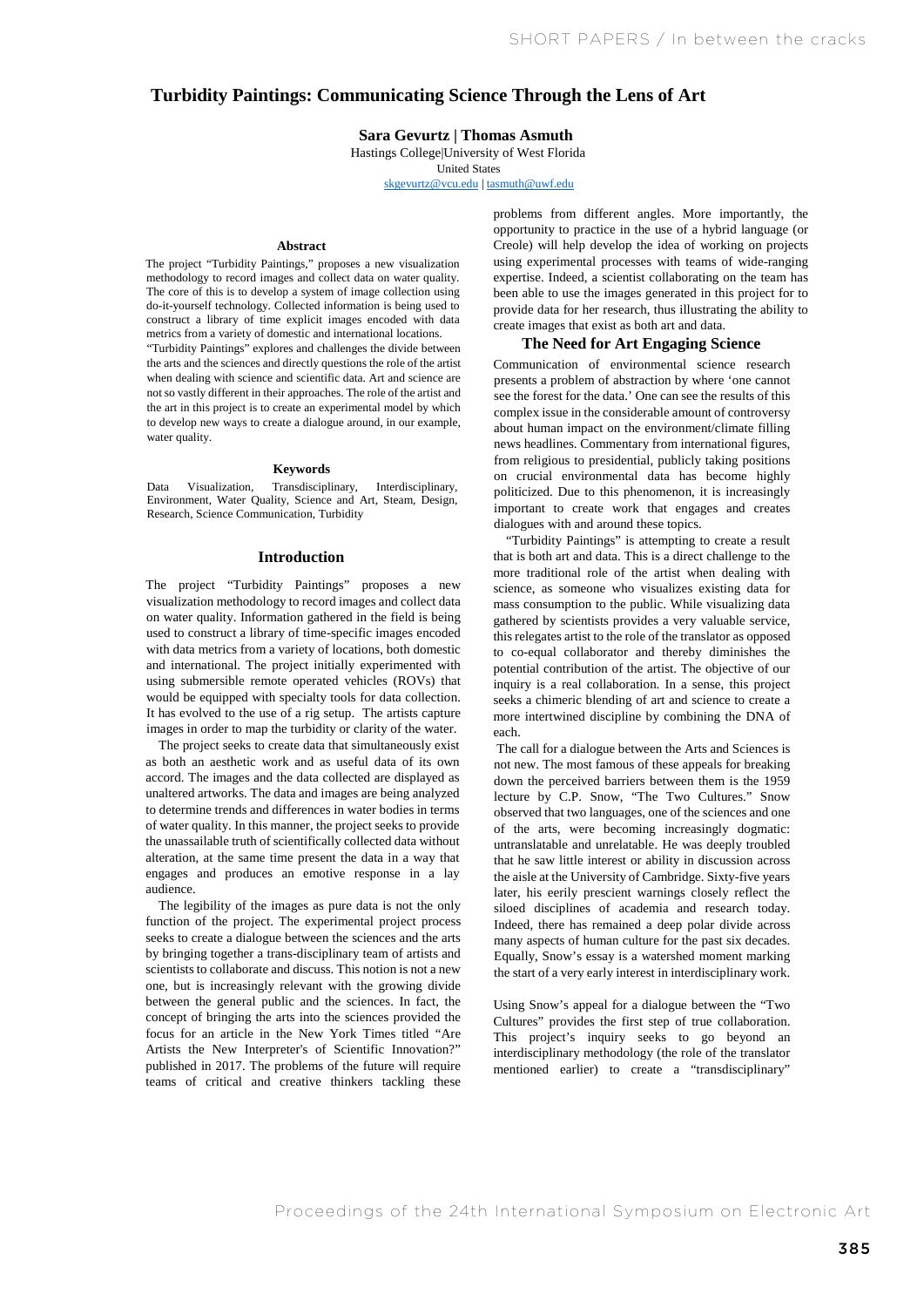framework. The term "transdisciplinary" suggests a deeper engagement than the more commonly used term interdisciplinary.

To frame the term transdisciplinary as distinct, one can look to biology and the idea of mutualism. Mutualism is a "relationship existing between two organisms of different species which contribute mutually to each other's wellbeing." Commonly known as a symbiosis in the biological sciences, the idea has extended to the complementary dependencies in social systems. This operative function is expressed in the etymology of the prefix trans-.

While this points to experimentation and inquiry, explicitly, interdisciplinary is an attempt (whether successful or not) to form a bridge. Inter- also suggests the idea of being between domains, but notably outside. Transallows for passage into another discipline. The use of prefix trans- denotes a journey into the opposite domain. Latin preposition trans- [denotes] 'across, to or on the farther side of, beyond, over',[1] thus a constructive space, reframed by the overlay or admixture of new ideas. The subtleties suggest a direct interaction versus a negotiation. Metaphorically, interdisciplinary is the doorway, negotiation table, meeting, while transdisciplinary is the condition of interdependence, reliance. The two sides need each other to be entirely successful.

The lack of an interdisciplinary language may be a symptom that helps explains why many a lopsided collaboration takes place. In these interdisciplinary collaborations, the artist is often not an equal player in the collaborative efforts. Interdisciplinary resides implicitly as a connecting, but an exclusionary space, alien to the disciplinary frameworks which it sits "between, among, amid" fields of inquiry.

Our methodologies are based on science and the arts; we use all of this to capitalize on similar processes and to create a recombinant framework. To evoke yet one more biological metaphor: these mixtures are used to create a disciplinary offspring with characteristics of both progenitors.

### **Art As An Experiment**

Art and science are both at their core experimental in nature. However, their end goals are often different. In science, the experiment is often intended to test a scientist's hypothesis. However, the experiment is sometimes also simply trying to determine something new. Occasionally they even come up with an aesthetic outcome simply by accident. Art, while not trying to answer a question or prove a hypothesis, is seeking to discover something new through media experiments and trials and errors. Both art and science are attempting to uncover the natural world through their different, though similar, methodologies.

The question thus becomes whether it was possible to develop a visual methodology that would result in a

piece that could reside in both the art world and the science world? Is it possible to create a piece that would not only result in an aesthetic work, but also provide valuable data on water quality? The process to obtain this data has been incredibly experimental, and essentially requires attempting the development o a new method of gathering and visualizing turbidity data with new do-it-yourself, or DIY, equipment. The development of the equipment has been an evolving experiment.

In 2015, the idea was proposed for Turbidity Paintings to be an image-oriented investigation of water quality. The aim was to focus primarily on turbidity, or the clarity of the water. Turbidity, as a specific metric, was an obvious candidate for various reasons including that it is regularly measured visually in the marine and

environmental sciences using the Secchi disk. The Secchi disk is dropped into the water, and a measurement is taken at the point where the disk disappears under the water. Although this method is not purely an aesthetic practice, the procedure struck us as deeply intertwined with issues of perception and visual communication.

Aesthetics in the sciences is not a primary focus of research. It is often a byproduct. Many images have come out of research that one can view as "aesthetic or beautiful." While this might be the case, the goals for obtaining images or objects was to better understand, explore or explain a system. Therefore, this project explores the idea of creating scientific objects with this aesthetic awareness from the initial stages.

The second reason for choosing turbidity was that it is often an indicator of other problems in the water; turbidity is one of the many metrics monitored by water districts. Causes of turbidity can include suspended particles brought into the water by erosion or runoff and biological organisms (algal blooms), just to name a few. In the past year, there has been significant public awareness about issues that correlate to turbidity due to news coverage of environmental algal catastrophes in Florida and California. It is feared that these blooms will become more prevalent in the coming years thanks in part to the rapid changes in climate.



Figure 1. OpenROV at the University of West Florida Aquatics Center.

The original proposal was to use the OpenRov, an open source submersible that was designed as a modifiable kit project by a team in Oakland CA. This remotely operated vehicle (ROV) submersible is a spinoff of both the open source hardware movement and idealistic development in consumer drones. One key feature of the OpenRov as a platform is that the base model includes an HD camera. The base model also has undesignated ports to allow for the addition of sensors for customization.

The technology has been enthusiastically embraced as part of citizen science technologies because of the relatively low cost, and because it was developed through the open source community, it is easily modifiable. A large international community regularly helps test new developments and publishes directions on modifications to the platform and peripherals.

The intent was to be able to use the OpenROV to obtain images at various distances, with the result being a grid of images showing what we hoped would be relative turbidity within the water column. Along with the images that would be obtained, the goal was to be able to gather additional data using sensors added to the OpenROV. Examples of other types of data that would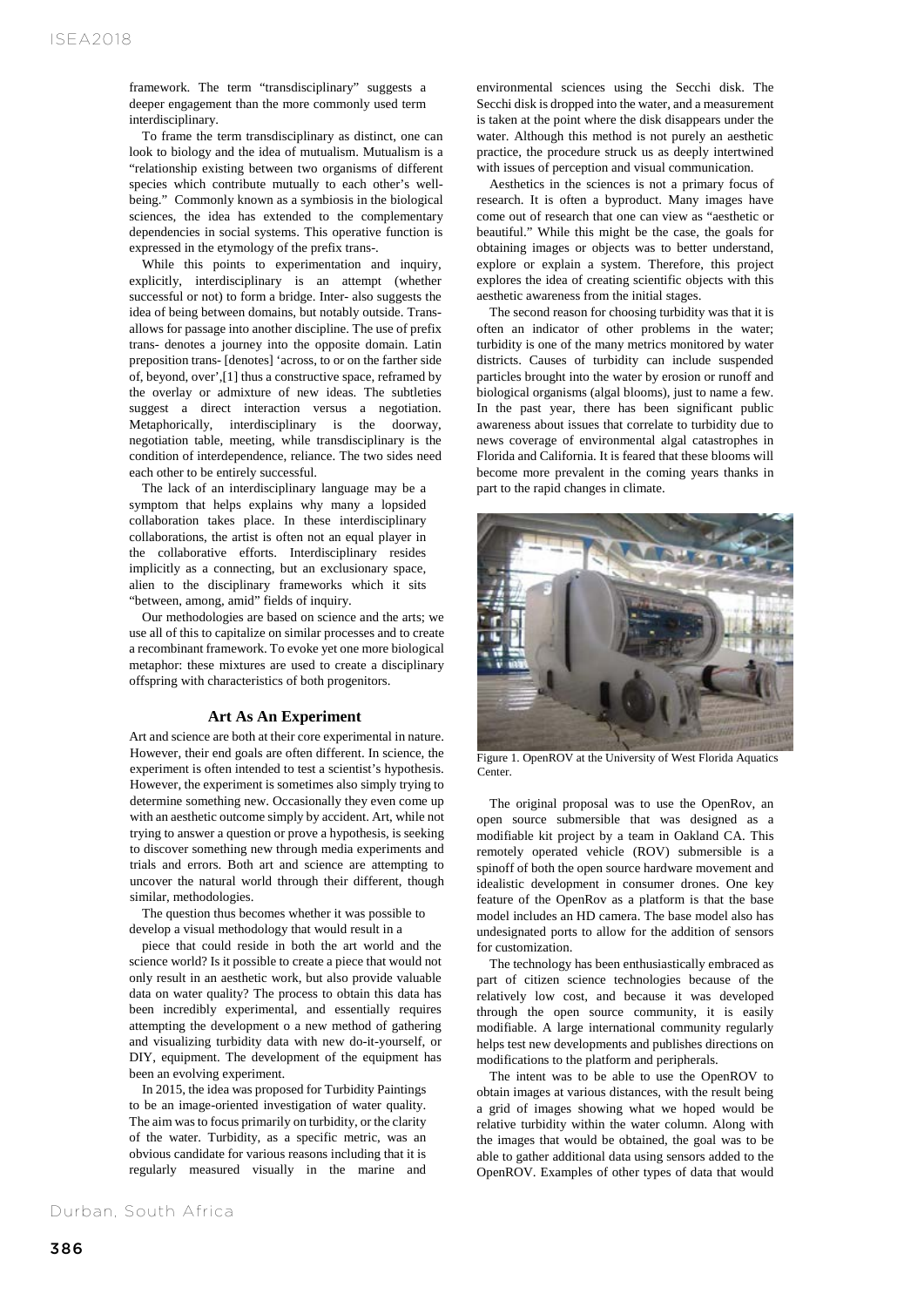be gathered include dissolved oxygen, temperature, Nitrite, among others. These would then be encoded into the label for each image. The idea for "encoding" the title with the data is a nod to On Kawara's methods of titling his work in the "Today" series. These images would create a database that existed as both usable data as well as an art object. The fact that it could be read as data is very important. This importance goes back to the fundamental idea that art could exist in both realms, and that a scientist could look at the images and make a deduction about the water quality based on the data presented in the work.

While the images need to exist as data, they must also be viewable as art. "Turbidity Paintings," makes references to the 20th Century artists who worked within the procedural art movements such as Conceptual Art and Art & Language. The intent of the project leans heavily on rule-based systems as found in Ono's Grapefruit or Brecht's event scores:

- 1. submerge backdrop
- 2. take a photo of water against background at 4, 3, 2, and 1 foot

| Parameter                                            | Results   |  |
|------------------------------------------------------|-----------|--|
| Dissolved coppen                                     | 51.5%     |  |
| Dissolved Oxygen                                     | 3.66 mg/L |  |
| Salinity                                             | 25.8 ppt  |  |
| Specific Conductivity (Corrected for<br>Temperature) | 40.32 mS  |  |
| Specific Conductivity                                | 39.55 mS  |  |
| Temperature                                          | 24.0 C    |  |
| N <sub>2</sub><br>endif                              | 0.47 mp/L |  |
| <b>PO4</b>                                           | 0.15 mg/L |  |
| NOT                                                  | 0.00 mo/t |  |

3. other data used as title (see example of chart and concatenation of metrics below)

30.153476, -87.038614, 51.5%, 3.66mg/L, 25.8ppc, 35.55m5, 24.0C, 0.47mg/L, 0.15mg/L, 0.0mg/L

Figure 2. Example of data obtained from field.



30.353476, 47.038614, 51.5%, 3.66mg/L, 25.8ppt, 39.55m5, 24.0C, 0.47mg/L, 0.15mg/L, 0.0mg/L Figure 3. Example of image taken from rig using red backdrop, including data title.

Distinguishing the aesthetic goals of the work is necessary. The images collected are of the water column, not nature photography of the ocean floor or the sea life below. Despite the locations of the production, the methodology will adhere to assessable and repeatable procedure in deference to the references as mentioned earlier and the tenets of sound experimental design.

#### **Transdisciplinary in Action**

The project is not only conceptually hybrid but intentionally requires a "transdisciplinary" team. The project would not be possible without all the disciplines coming together to work on it. During the early preproduction of the work science experts were consulted that led to the assembly of a multifaceted team of student assistants and colleagues from digital art,

engineering, biology, environmental science and marine studies.

The opportunity to explore the transdisciplinary practice with the student production and research assistants was pivotal. The project has also become multi-regional, though, for logistical reasons, it is currently focused in Pensacola. The usefulness of being in multiple locations hinges on the idea that the project will prove that it can draw useful data from multiple different water sources. The issues that are problems for an ocean are going to be different than the issues facing a river or lake.

Once the ROVS were ready for deployment, they were taken out to the water. The ROVs were first taken to a controlled environment. The location chosen for the maiden voyage was the Aquatics center at the University of West Florida. Here, the ROVs were launched, and the team was (both figuratively and literally) able to get their feet wet in learning how to operate the OpenROV. There has been quite the learning curve with this project. As the project is forging new terrain, there was no pre-existing manual to be followed, except for the all-important instructions from OpenROV that stated what to do in case water floods the main compartment of the submersible. Some of the first things that became apparent were the critical necessity of that having a team on hand. The difficulty of driving the sub (though the extent of this problem did not become apparent until taking the ROV to a body of water that had more of a current), and the very necessity of developing a checklist or manual for "preflight," during and "postflight."

While much of the checklist has been developed, the technology has proven to be challenging. The focus has therefore shifted from whether we can use the OpenROV to get useful photographs, to whether the whole premise of obtaining photos that result in both an art piece and usable data is possible. In order to test this further, a more rudimentary rig was developed using primarily PVC pipe and a GoPro for the camera. (Figure



Figure 4. Mock up of rig.



Figure 5. Rig being taken out.

Since June 2016 the team has been making trips to lakes and beaches around the Pensacola area to develop the methodology and gather images. These trips have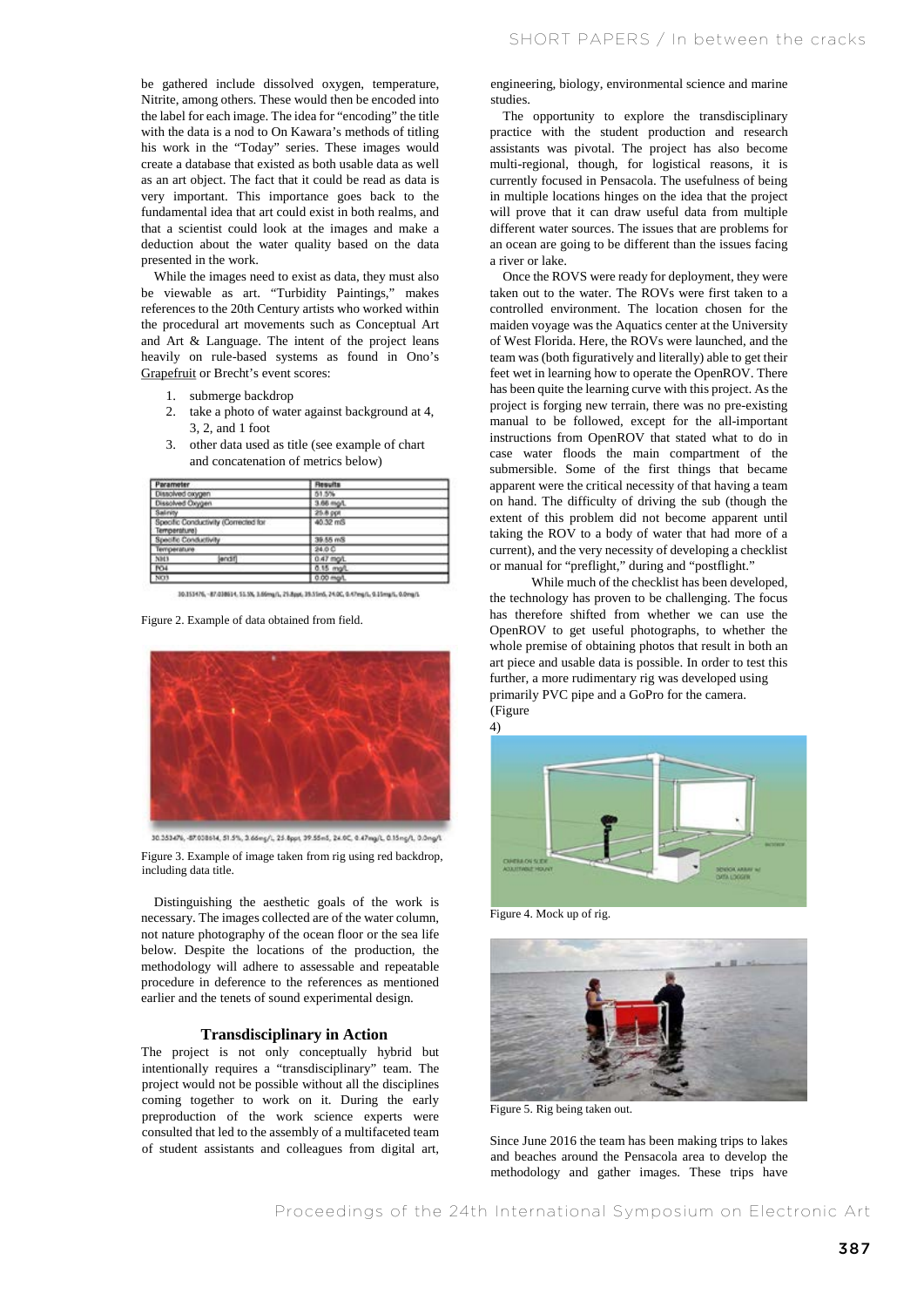allowed for the start of the collection process of the data and images. Early results are culminating in a range of images that are both aesthetically interesting as art objects and do seem to display a certain amount about the relative clarity of the water.

The preliminary data obtained with the GoPro has been encouraging enough to procure funding for a new higher resolution DSLR camera and underwater housing setup to replace the GoPro for the rig. Higher quality images have therefore resulted, bringing to light the formations of gradations in color fields not previously observed. (Figure 7)

October 1, 2016 data-images/draft version of installation

Figure 6. Mock up of grid layout of images gathered. Images gathered from GoPro



Figure 7. Samples of images obtained with DSLR camera setup on October 13, 2017

## **Initial Results**

The collaboration between artist and scientist has so far led to multiple trips out, collections of thousands of images, and data sets to go with the images. Furthermore, the connection with the scientist has opened up for the possible investigation into analyzing the images directly. The scientist the team is working with, Lisa Waidner studies a particular type of bacteria that uses both photosynthesis and anaerobic metabolism. She was able to analyze the images to determine whether there was bacteria in the water. Due in part to this collaboration, the images can exist beyond art objects.

The images that resulted from the project were able to validate the research that Lisa Waidner was already doing, and therefore the collaboration was beneficial to her research. This sort of validation in the sciences is called "ground truth," where information is being gathered by observation. This ability for the artist and the scientist to collaborate and work together to create an outcome where the research is strengthened demonstrates that a true partnership between the disciplines can create a constructive dialogue.

Furthermore, the data being obtained alongside the images, when viewed with the images, is resulting in trends to become visible. (Figure 8)



Figure 8. Grid of images and corresponding data aligned. Yaxis is distance from backdrop; X-axis is date of image collection.

## **Conclusion**

A true collaboration between artists and scientists can create a valuable dialogue and outcomes for both parties. As this project is demonstrating, the dialogue between a marine scientist and an artist has resulted in usable data and art images, and data that helped field validate the data the scientist was already collecting. Furthermore, the need for these collaborations between artists and scientists is only going to increase in importance. As recognized by the recent article in the New York Times mentioned earlier, it is becoming increasingly important to have artists working with scientists, beyond the role of simply visualization of the science. They must also be asking the questions along with the scientists of the implications of the research being presented.

## **References**

[1] Trans-, prefix [Def. 1]. (n.d.). In In Oxford English dictionary online. Retrieved November 30, 2016, from http://www.oed.com.ezproxy.lib.uwf.edu/view/Entry/2 04

575

## **Bibliography**

Inter-, prefix [Def. 1a]. (n.d.). In Oxford English dictionary online. Retrieved November 30, 2016, from http://www.oed.com.ezproxy.lib.uwf.edu/view/Entry/9 75

@. (n.d.). OpenROV | Underwater Exploration Robots. Retrieved November 30, 2016, from http://www.openrov.com/

Ono, Y. (1964). Grapefruit. Tokyo: Wunternaum Press.

Snow, C. P., & Collini, S. (1998). The two cultures. New York: Cambridge University Press.

Trans-, prefix [Def. 1]. (n.d.). In In Oxford English dictionary online. Retrieved November 30, 2016, from http://www.oed.com.ezproxy.lib.uwf.edu/view/Entry/2  $04$ 575

Williams, Gisela. "Are Artists the New Interpreters of Scientific Innovation?" The New York Times Style

Durban, South Africa

<sup>16</sup>